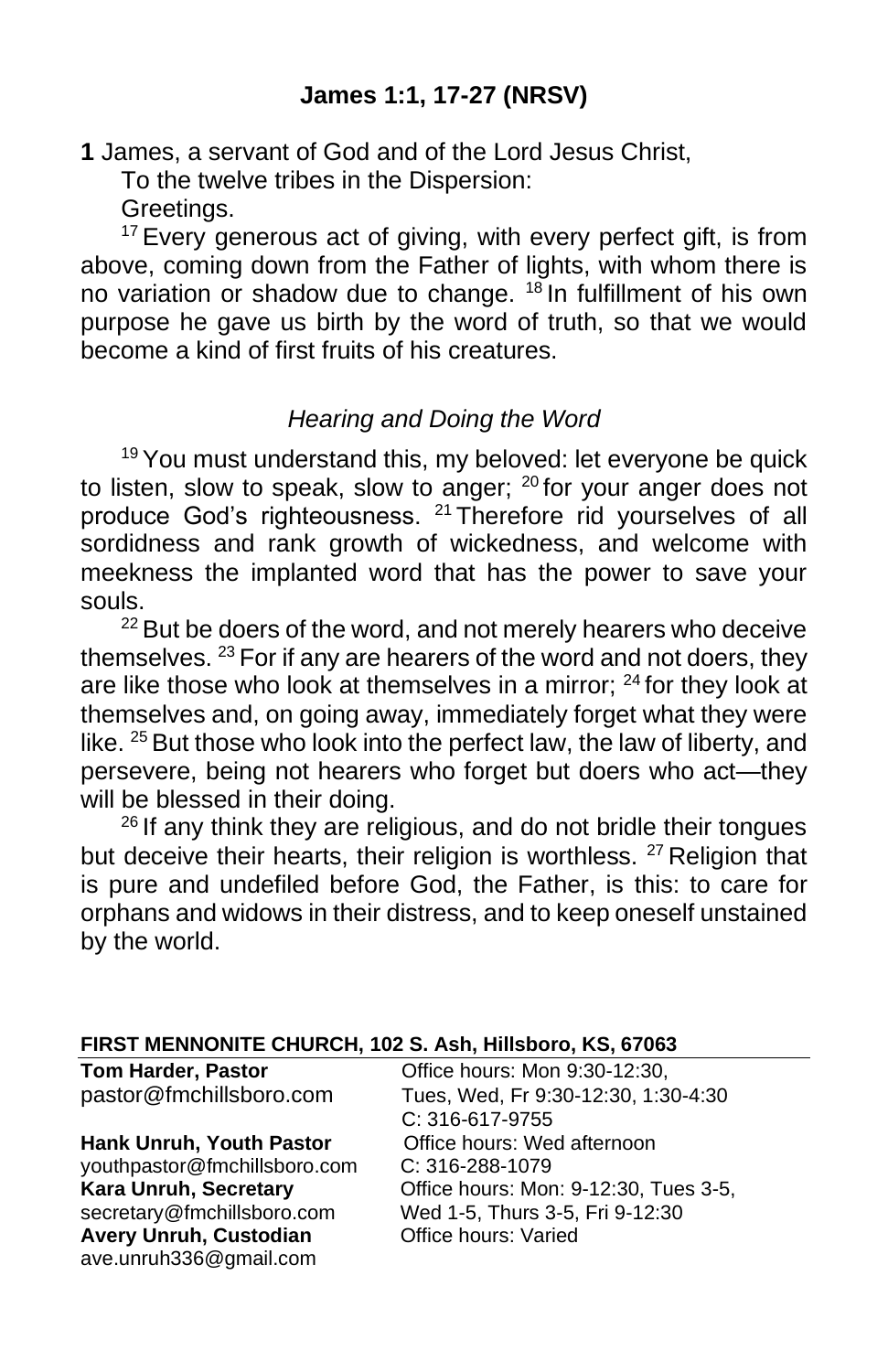

# **FIRST MENNONITE** CHURCH

 In Christ – Making Disciples through Loving Relationships.

Worship 10:30 a.m.

**Contract of the Sunday August 29, 2021 "So how do I look?"**

# **GATHERING**

| <b>Gathering Music</b>             |                                                                                            | <b>Shirley Baltzer</b> |  |
|------------------------------------|--------------------------------------------------------------------------------------------|------------------------|--|
| <b>Welcome and Announcements</b>   |                                                                                            | <b>Kelly Linnens</b>   |  |
| Prelude to Worship                 |                                                                                            | <b>Shirley Baltzer</b> |  |
| *Call to Worship<br>VT 866         |                                                                                            | <b>Kelly Linnens</b>   |  |
| *Prayer                            |                                                                                            | VT 859                 |  |
| *Hymn                              | Open the Eyes of My Heart                                                                  | <b>VT 401</b>          |  |
| The Psalm                          | Psalm 15                                                                                   |                        |  |
| Leader:                            | O LORD, who may abide in your tent?                                                        |                        |  |
|                                    | Who may dwell on your holy hill?                                                           |                        |  |
| Women:                             | Those who walk blamelessly, and do what is right, and<br>speak the truth from their heart; |                        |  |
| Men:                               | who do not slander with their tongue, and do no evil                                       |                        |  |
|                                    | to their friends, nor take up a reproach against their                                     |                        |  |
|                                    | neighbors;                                                                                 |                        |  |
|                                    |                                                                                            |                        |  |
|                                    | in whose eyes the wicked are despised, but who honor<br>Women:                             |                        |  |
|                                    | those who fear the LORD; who stand by their oath even                                      |                        |  |
|                                    | to their hurt;                                                                             |                        |  |
| Men:                               | who do not lend money at interest, and do not take                                         |                        |  |
|                                    | a bribe against the innocent.                                                              |                        |  |
| All:                               | Those who do these things shall never be moved.                                            |                        |  |
| <b>Hymn</b>                        | God of Our Strength                                                                        | VT 47                  |  |
| Time for Children<br>Julie Linnens |                                                                                            |                        |  |
| <b>SHARING</b>                     |                                                                                            |                        |  |

# Sharing and Prayer **Pastor Tom**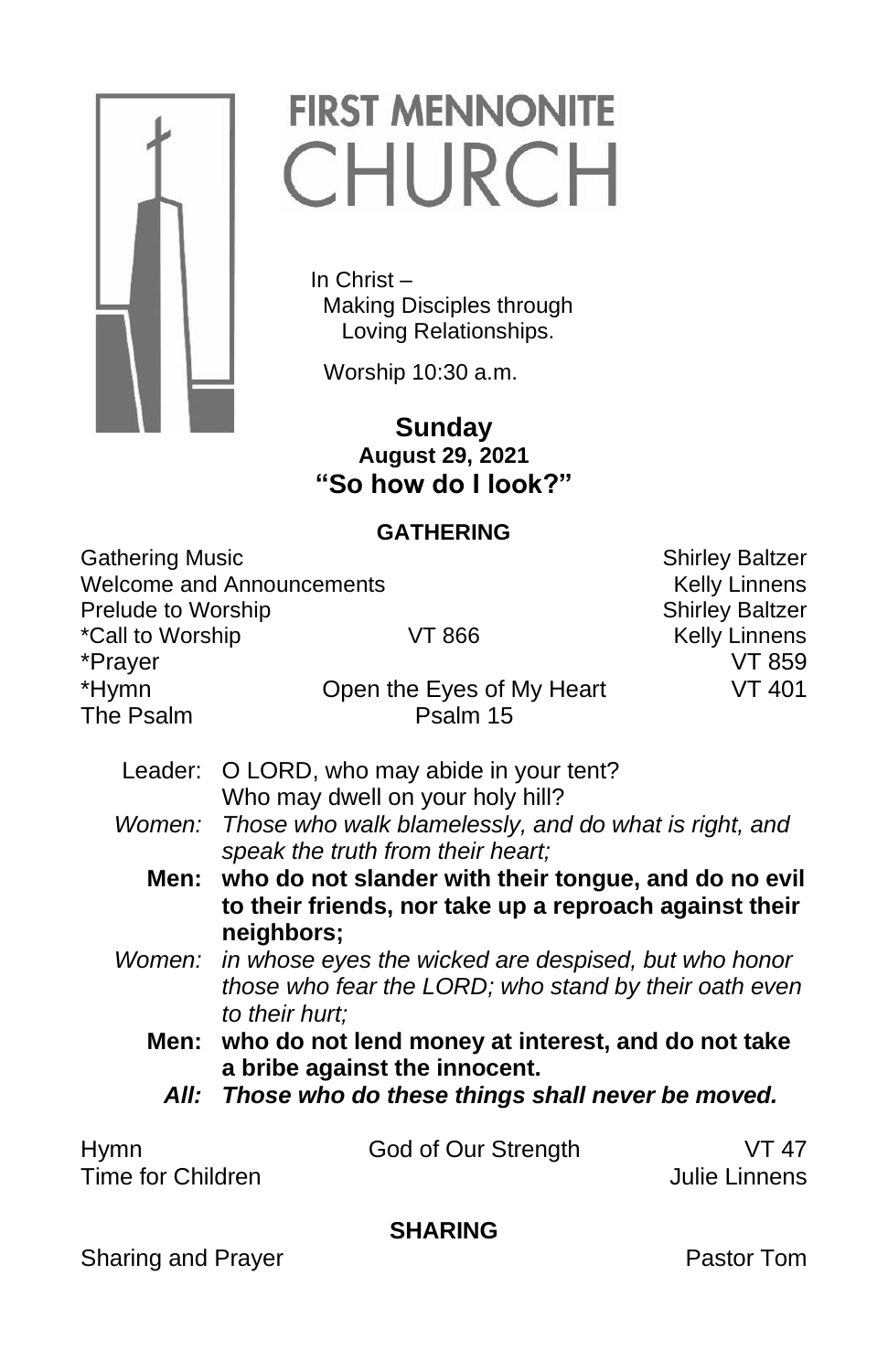Hymn **Trinity Song COVID-** VT 60

#### **LISTENING**

The Second Lesson James 1:1, 17-27 Sermon "So how do I look?" Pastor Tom

# **RESPONDING**

Hymn The Church of Christ Cannot Be Bound VT 392 Sending Postlude

*A WARM WELCOME TO ALL who are gathered to worship, wherever you are, and whenever you watch this service!*

**Congregational Meeting Announcement:** After deliberations by the Ministries and Vision Councils, and consulting with KIPCOR, **the date for our facilitated congregational meeting (about our current pastoral review) has been set for Wednesday, September 8**. All FMC members and those who attend regularly are welcome and encouraged to attend. Currently we are planning a pizza meal to begin at 6 p.m. that evening in the fellowship hall, with seating also on the patio (weather permitting). We want to make childcare available for anyone who needs it. If that is you, please communicate this to Kara at the church office or someone on Ministries Council so that this can be arranged. If you have any questions about the meeting, you may contact Doug Miller or Nadine Friesen.

# **TREASURER'S REPORT 8/29/2021:**

FMC Ministries Fund: Year-To-Date Income: \$65,682.65 Year-To-Date Expenses: \$78,371.79

Second Sunday Offerings:

 May - Bethel College: \$412.50 ~ Hesston College: \$412.50 June - Camp Mennoscah: \$790.00 July - Western District Conference: \$460.00 August - Mennonite Church USA: \$300.00

Other Designated Income: